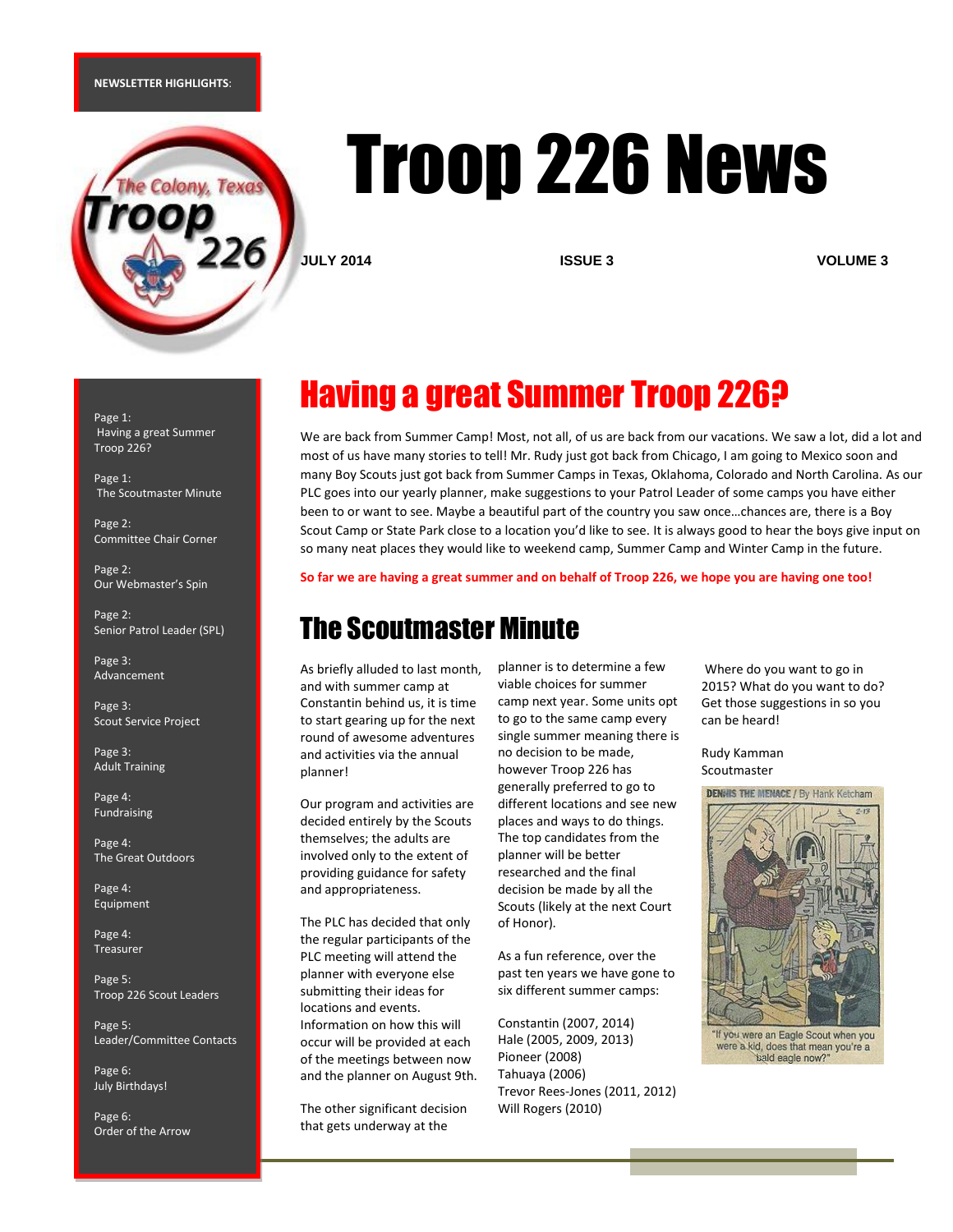

### Committee Chair Corner

Attention parents! The Troop needs YOU! We have several open positions on the committee that need to be filled. Our Treasurer is stepping down at the end of this month, so if you have the background to help us out in this capacity, please contact me ASAP.

Troop management software update: a team of Committee Members and ASM's are currently evaluating two systems. We expect to have a final decision over the next few weeks, with cutover and rollout to the new system to follow shortly thereafter. Thank you for your patience as we continue to improve our Troop's operations!

Karen Herring Committee Chair



# Our Webmaster's Spin

I've received some feedback on the redesigned website and I appreciate your comments. I've made some fixes and tweaks, but I'm always up to hearing more from people, especially Scouts, as this site is for you! The PLC recently decided to have Troop Meeting plans posted on the website. After each PLC, the Scribe will send those to the Scout Webmaster who will add them to each meeting announcement on the front page. Just click on the article for Next Troop Meeting at the top to find out what we are doing, what Patrol has setup and cleanup, which is doing opening and closing and so forth.

I've also added a few forms to the Forms section, just click on Info and then Forms. Stuff like Campfire Planners (useful to those guys working on Communications Merit Badge) and Permission Slips. Don't forget that there are Grubmaster Worksheets there too. It includes a Duty Roster and other forms that Patrols can and should be using. Some of the forms there are designed to help those guys working on cooking requirements for First Class to complete those requirements. The Troop Cookbook is also a guide to help those new cooks get ideas. We would love to add new recipes to this, so if you have a good one, send it along!

Have you checked out the Historian Articles lately? Zach W. the historian has been sending them in to be posted, so take a moment to check them out!

We are planning to get the pictures of Summer Camp up soon. There are a lot of pictures to sort through and we want to pick the best ones, but also get good pictures of every Scout who went to camp. If you have any pictures from camp and have not sent them to anyone and would like them added, please let me know!

Joe Macy, Webmaster

## Senior Patrol Leader

Summer camp was a blast! All the Scouts had a great time and earned their Merit Badges. Mr. Lyle's Cracker Barrel was amazing with the ice cream and other sweet treats to go along with it every night. The staff was amazing and the camp was overall great. I hope to go back next year and enjoy all the wonders and surprises of Camp Constantin.

In PLC this month we have come to the decision to have our August Campout as a Lock-in at FUMC. Bring games, both electronic and board, because Webelos will be invited for the first few hours.

The cyber chip will be in effect in the next few months. This permits you to have phones and tablets at Troop Meetings and Campouts…But only for Scout related use. Have fun at the Lock-in!

Zach L. Assistant Senior Patrol Leader

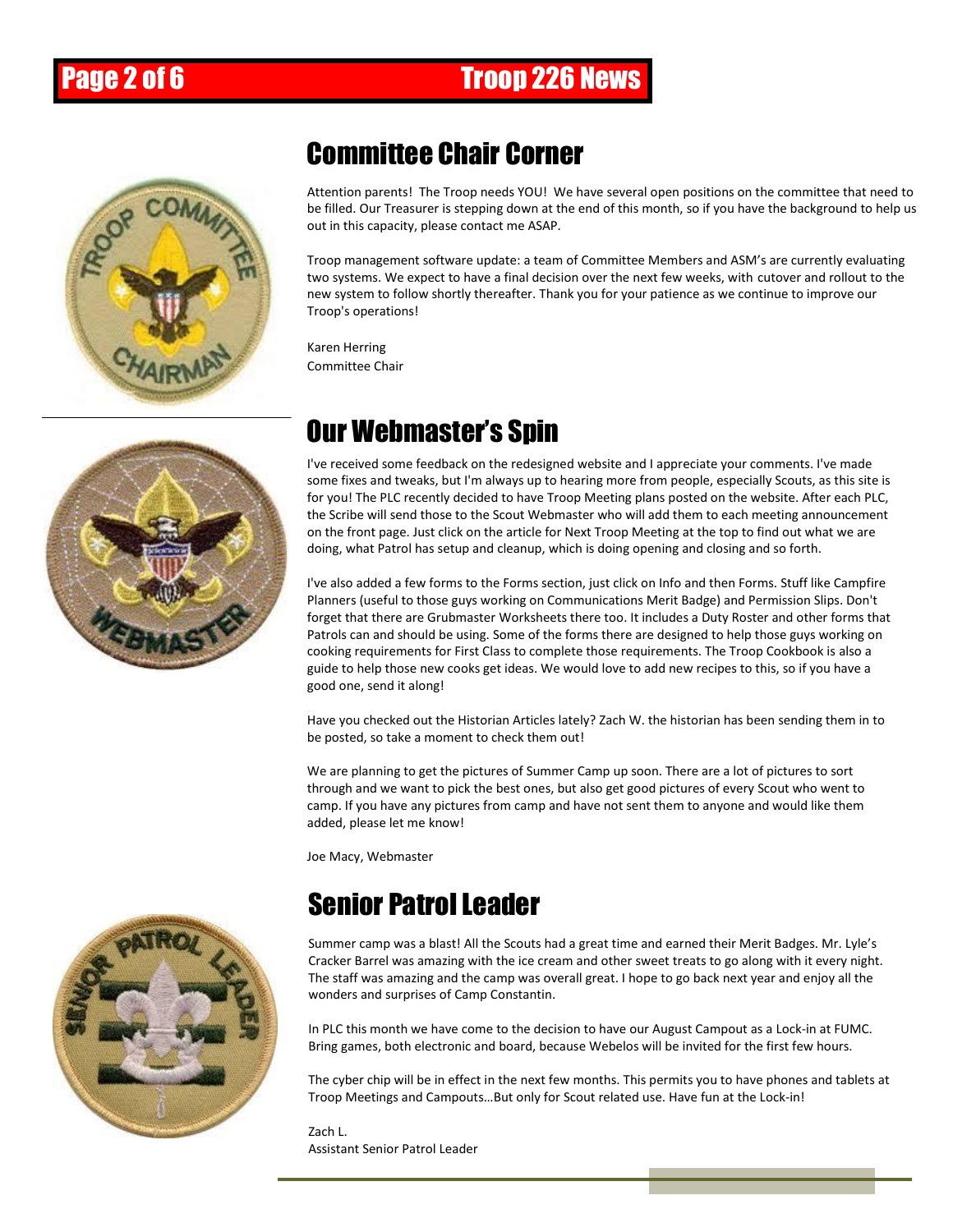#### Advancement

July Boards of Review have taken place with two Scouts advancing to new ranks. Congratulations to:

Alex R – Tenderfoot and Tim B - Star

Camp Constantin was a huge success with our Scouts completing 68 Merit Badges and bringing home 22 partials that need a requirement here or there to wrap up. This is an impressive haul and represents a large leap forward in knowledge and growth. Thank you for letting us take them for the week to introduce them to some skills they might not have otherwise been exposed to.

Also in the news, Mr. Lyle has registered as a Merit Badge Counselor for the new Sustainability Merit Badge. This badge is an Eagle required option, an alternate for Environmental Science, and once again gives us 100% coverage on all Eagle required Merit Badges. Nobody in the Troop has earned Sustainability yet. Will you be the first?

Rudy Kamman Acting Advancement Chair

# Scout Service Projects **Adult Training**

The Independence Day holiday and The City of The Colony gave our Troop three different opportunities to volunteer in July.

The first was to attend the pre-race meeting on the evening of July 3rd and load up all the items that we would need to use at the water stations the morning of the run. Thanks to all that helped as it sure makes it easier loading all the tables and water jugs when we have a lot of helpers. A big thanks to Mr. Jeff and Mr. Jesse for letting us load up your trucks and for hauling all the equipment to and from the race stations.

Then, we had a lot of volunteers come out to man two separate water stations for the 10K run early the morning of July 4th. Zachary L's family was hosting two high school students from Beijing that week and they came out to assist as well and see what a "run" was. The students spoke very little English, but our boys and the adults did a fantastic job communicating with them, showing them how to hold the cups and hand off the water while the runners sped by.

And finally, thanks to Mr. Lyle, Ms. Aileen, Elmer and Luke who got up early on the morning of 5th. The beach at Stewart Creek Park needed to be cleaned up after the huge fireworks event and your hard work was appreciated by the city.

I know we also have a few of our Scouts assisting at the city pool under the Volunteen program this summer. Be sure and get your hours to me when your service there is completed! A great month of service! Keep it up Troop 226!

Geraldine Leondike Service Project Coordinator

#### IOLS Training:

Is being offered Friday 09/20, 6PM until 9PM, 09/21/2013 at Camp Holland in Weatherford. Contact Andy Stokes, [sekotsydna@gmail.com](mailto:sekotsydna@gmail.com) or (682) 225-4904 to register. Another IOLS is being offered on 10/25 at 6PM until 12PM, 10/27/2013, at Camp James Ray. Go to: <http://www.ntrail.org/> for more information. 10/24 - 10/26/14. Get to participate in an actual camp out. Advance registration required. Fee: \$20 Location: Trevor-Rees Website: [http://ntrail.org/?q=content/outdoor-leader-skills](http://ntrail.org/?q=content/outdoor-leader-skills-weekend-1024-262014)[weekend-1024-262014](http://ntrail.org/?q=content/outdoor-leader-skills-weekend-1024-262014)

Here are some adult training updates: Boy Scout Leadership Specific Training: 3 classes: 10/16/14, 10/23 and 10/30/14 @ FUMC of Richardson. Fee: \$10. Contact: Jeff Page - email [Jeff.page@L-3com.com](mailto:Jeff.page@L-3com.com) [http://ntrail.org/content/boy-scout-leader-specific-training-part-1](http://ntrail.org/content/boy-scout-leader-specific-training-part-1-classroom-0) [classroom-0](http://ntrail.org/content/boy-scout-leader-specific-training-part-1-classroom-0)

SM Specific Training can still be taken online. Please email me at: [appioriley@prodigy.net](mailto:appioriley@prodigy.net) if you have any questions.

Atim Appio-Riley Adult Training Coordinator

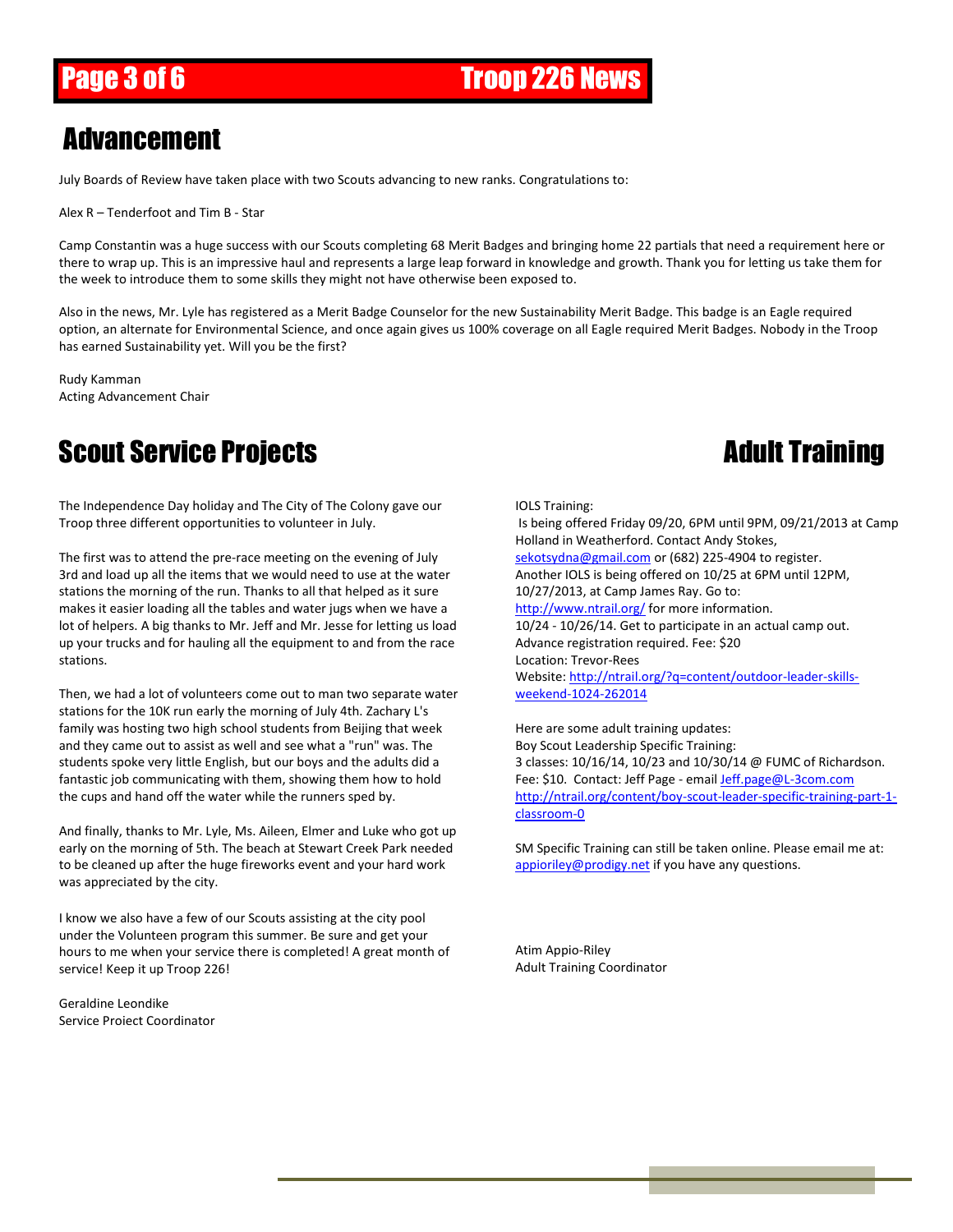## Page 4 of 6 **Troop 226 News**



### Fundraising

We are continuing our aluminum can drive. Your aluminum can donations made it possible to purchase our new, gently used Troop Trailer last year.

I am challenging you for the next year to fill up the Red Troop Trailer once a quarter with your Aluminum Cans. The proceeds go to your Equipment needs…charcoal, broken equipment, trailer maintenance, new equipment purchases and so on!

Bring all your aluminum cans to

each meeting and either myself or my husband, Jeff Thompson, ASM, can accept these.

Please do not send in cans that are dirty or un-rinsed as they will be thrown away and not recycled. It is much easier to rinse a fresh can than it is to rinse dried on drink. **Please CRUSH your cans from now on!**

Do you know what time it is? It is almost POPCORN TIME! BSA's largest fundraiser of the year is the sale of popcorn. Most units earn their entire year's operating money just by selling

popcorn. As you well know, Troop 226 needs to make some much needed money and that can be easily done by selling popcorn. I will talk with everyone about this in an upcoming meeting soon. Please watch for an email on Friday, August 15, regarding a location and time to pick up your Scout's popcorn. Popcorn pick-up and Popcorn sales start Saturday, August 16.

Cindy Thompson, Fundraising



very fun: [http://www.scoutlander.com](http://www.scoutlander.com/publicsite/unitcustom.aspx?UID=2074&CUSTOMID=6321) [/publicsite/unitcustom.aspx?](http://www.scoutlander.com/publicsite/unitcustom.aspx?UID=2074&CUSTOMID=6321) [UID=2074&CUSTOMID=6321](http://www.scoutlander.com/publicsite/unitcustom.aspx?UID=2074&CUSTOMID=6321)



# The Great Outdoors

It's the middle of summer already! Summer camp has come and gone, but there is still plenty of fun to be had at the Troop 226 Lock-in in August! The picnic was planned for August 16 but the PLC has decided a Troop Lock-in is the way to go. To be held at FUMC from 6 PM to 6 AM, August 16-17. Cost is \$6.00/person and includes Pizza and fun. Registration will be set up soon.

Our September Campout will be at Lake Murray State Park in Oklahoma. This is a beautiful location and the boys really enjoyed camping there last year. Let's see if they can make it up to Tucker Tower again!

Karen Herring, Outdoor Chair

### Something you might find **Equipment**

There are several ways to obtain funds for Equipment or Equipment itself. Besides our Aluminum Can Fundraiser that is ongoing year round we also accept donations.

One of our greatest Equipment expenses is Charcoal! These boys use it at every Campout. If every family were to pick up one bag of Charcoal the next time you grocery shop, we could be set on Charcoal for the next year and the Equipment money could go towards stoves, maintenance, Troop Trailer tires, a new Troop kitchen for new Scouts one day, etc.

Please consider picking up a bag of Charcoal on your next grocery shopping day. It does not matter the brand as any Charcoal will do.

Cindy Thompson Acting Equipment Chair

#### Treasurer

Troop dues were extended due to so many expenses in June and July. Troop dues are due by the August 5<sup>th</sup> meeting and are \$15.00/Scout.

Aileen Yang Treasurer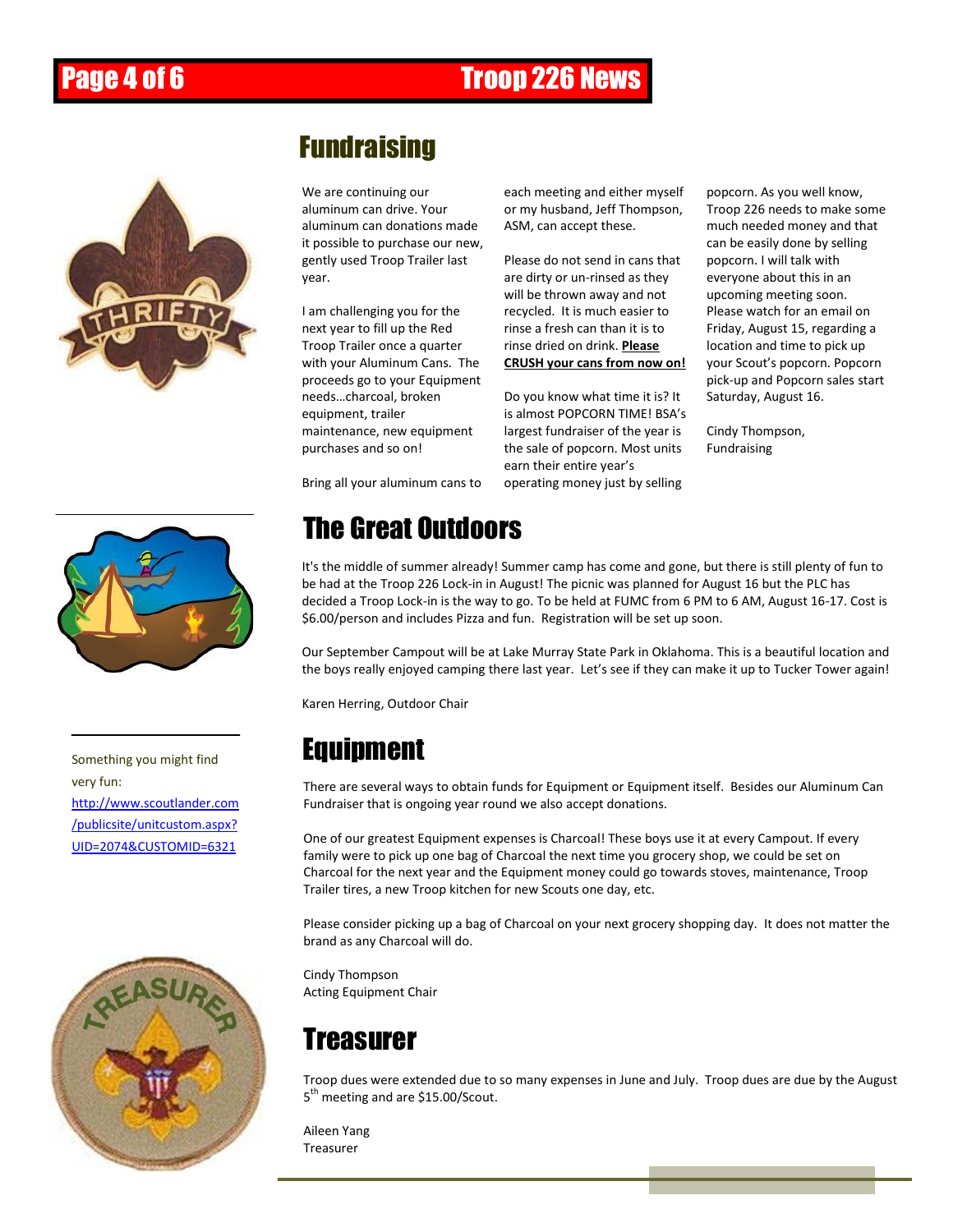# Page 5 of 6 **Troop 226 News**

#### **Troop 226 Scout Leaders March-Oct. 2014**

**Senior Patrol Lea**d**er**: Dalton Nixson **Asst. Senior Patrol Leaders**: Zachary L. and Seth H. **Quartermaster**: Jared P. S**cribe**: Raymar T. **Librarian**: Casey T. **Historian**: Zachary W. **Chaplains Aide**: Collin L. **Troop Guide:** Sam J. **Webmaster:** Joseph M.

#### **Patrol Leaders**:

**Bloo Yeti Patrol Leader**: Elmer Y. **Sea Dawgs Patrol Leader**: Arinze A. **Asst. Patrol Leader**: Casey T. **Asst. Patrol Leader**: Zachary W.

**Thunderhawks Patrol Leader**: Raley W. **Fire Dragons Patrol Leader**: Isaac R. **Asst. Patrol Leader**: TBD **Asst. Patrol Leader**: Joseph M.

**Den Chiefs:** Matthew W. and Casey T.

**May you Lead with Success…**

#### Leader & Committee Contact Information

#### **Scoutmaster:**

Rudy Kamman, Scoutmaster scoutmaster@troop226.com

#### **Assistant Scoutmasters:**

| Jeff Thompson, ASM     | asm7@troop226.com      |
|------------------------|------------------------|
| Jesse Ortiz, ASM       | asm4@troop226.com      |
| Marvin Williams, ASM   | asm9@troop226.com      |
| Ron Probasco, ASM      | asm5@troop226.com      |
| Joe Macy, ASM          | webmaster@troop226.com |
| Mike Lesh, ASM         | asm3@troop226.com      |
| Jon Jacobs, ASM        | asm1@troop226.com      |
| Lyle Grisso, ASM       | asm11@troop226.com     |
| Emilio Ortiz, ASM      |                        |
| Chris Sachnik, MB ASM  | asm12@troop226.com     |
| Jeff Mack, Medical ASM | asm10@troop226.com     |

#### **Committee:**

Karen Herring, Committee Chair committeechair@troop226.com Rudy Kamman, Acting Advancement Chair advancements@troop226.com Geraldine Leondike, Service Projects service@troop226.com Atim Appio-Riley, Adult Training Chair training@troop226.com Cindy Thompson, Fundrsg/Newsletter/Eqpmt fundraising@troop226.com Glenn Leondike, Outdoor Chair **come controlled as a controlled Chair** outdoor@troop226.com Aileen Yang, Treasurer treasurer@troop226.com Tonia Holliman, Secretary metal and the secretary@troop226.com Maria Ortiz, Committee Member committee2@troop226.com Kim Franklin, Committee Member committee1@troop226.com